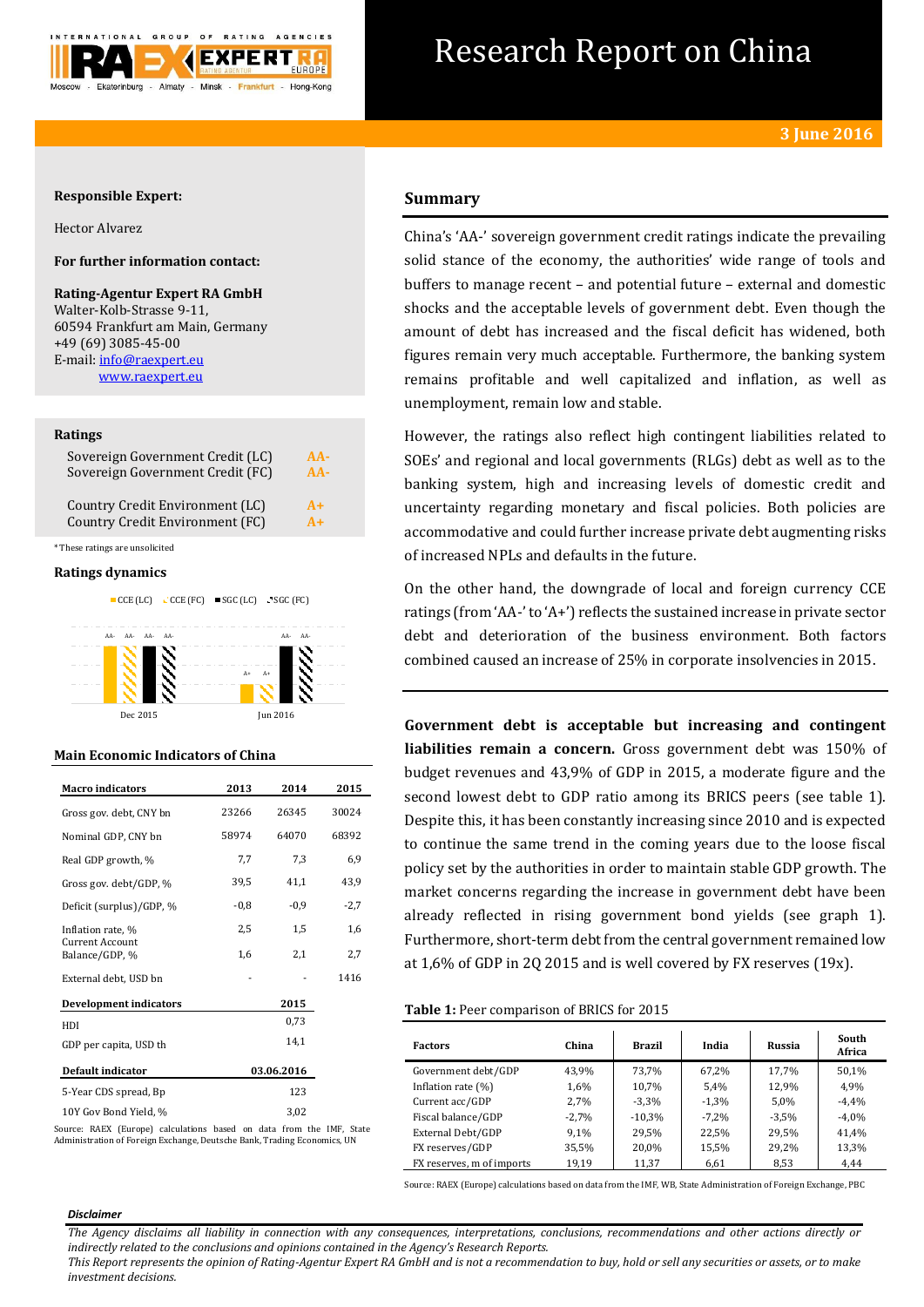**Graph 1:** Chinese LC Government Bonds yield curve



**Graph 2:** China's SOEs' liabilities



Source: RAEX (Europe) calculations based on data from the Ministry of Finance of the People's Republic of China



#### **Graph 3:** Budget dynamics

Source: RAEX (Europe) calculations based on data from the National Bureau of Statistics of China

The risk of materialization of contingent liabilities related to SOEs' and RLGs' debt as well as to the banking system remains high for China. As mentioned in our previous reports, in 2015 around 50% of debt from RLGs was swapped from banks and local government financing vehicles (LGFVs) into bonds with lower cost and longer maturities; also, a debt ceiling was established for these entities. Even though these actions have contributed to reduce central government continent liabilities related to RLGs, SOEs' debt continues to pile up. Liabilities of these organizations increased by 1,7% from April 2015 to April 2016 and the debt to assets ratio increased by 1,2p.p. over the same time span (see graph 2).

Furthermore, while one of the structural reforms released by the Chinese authorities includes a plan to revamp the operating model of these entities – which includes mixed ownership and the participation of private capital – the fact is that the authorities have not shown willingness to let go of these companies completely, especially the major ones. As a result, the government's burden of contingent liabilities related to this sector of the economy will remain in place.

**Fiscal and monetary policies to remain accommodative.** China has been characterized by employing a sound fiscal policy resulting in stable official budget balances and achieving economic growth for the past years. Even though the 2015 budget presented a fiscal deficit of 2,7% of GDP, it is still manageable and in line with the government's objective of increasing spending and reducing taxes (see graph 3) in order to maintain growth. This, however, will take a toll in the amount of public debt as previously mentioned. In addition, off-budget liabilities remain a concern with respect to the augmented fiscal balance<sup>1</sup>.

In this regard, the Chinese government has executed policies to make public finances more transparent (mainly at the regional level) and to reduce the augmented non-official fiscal balance which includes offbudget operations, as mentioned in our previous report. In addition, following the rebalancing path, a big tax overhaul will occur in China whose objective is to relieve fiscal burden on services companies and encourage the manufacturing industry to innovate. Nonetheless, the measures could cause RLGs to collect less revenues which, combined with a renewed decline in the real estate market, may hurt the development of these entities.

With respect to monetary policy, in March 2016 the People's Bank of China (PBC) slashed reserve requirement ratios to 17% for the biggest banks, showing continued easing. However, positive economic indicators

<sup>1</sup> Augmented balance includes all funding that is not included in the budget which is done through special financing vehicles especially at the local government level. This is calculated by the IMF.

## *Disclaimer*

 $\overline{a}$ 

*The Agency disclaims all liability in connection with any consequences, interpretations, conclusions, recommendations and other actions directly or indirectly related to the conclusions and opinions contained in the Agency's Research Reports.*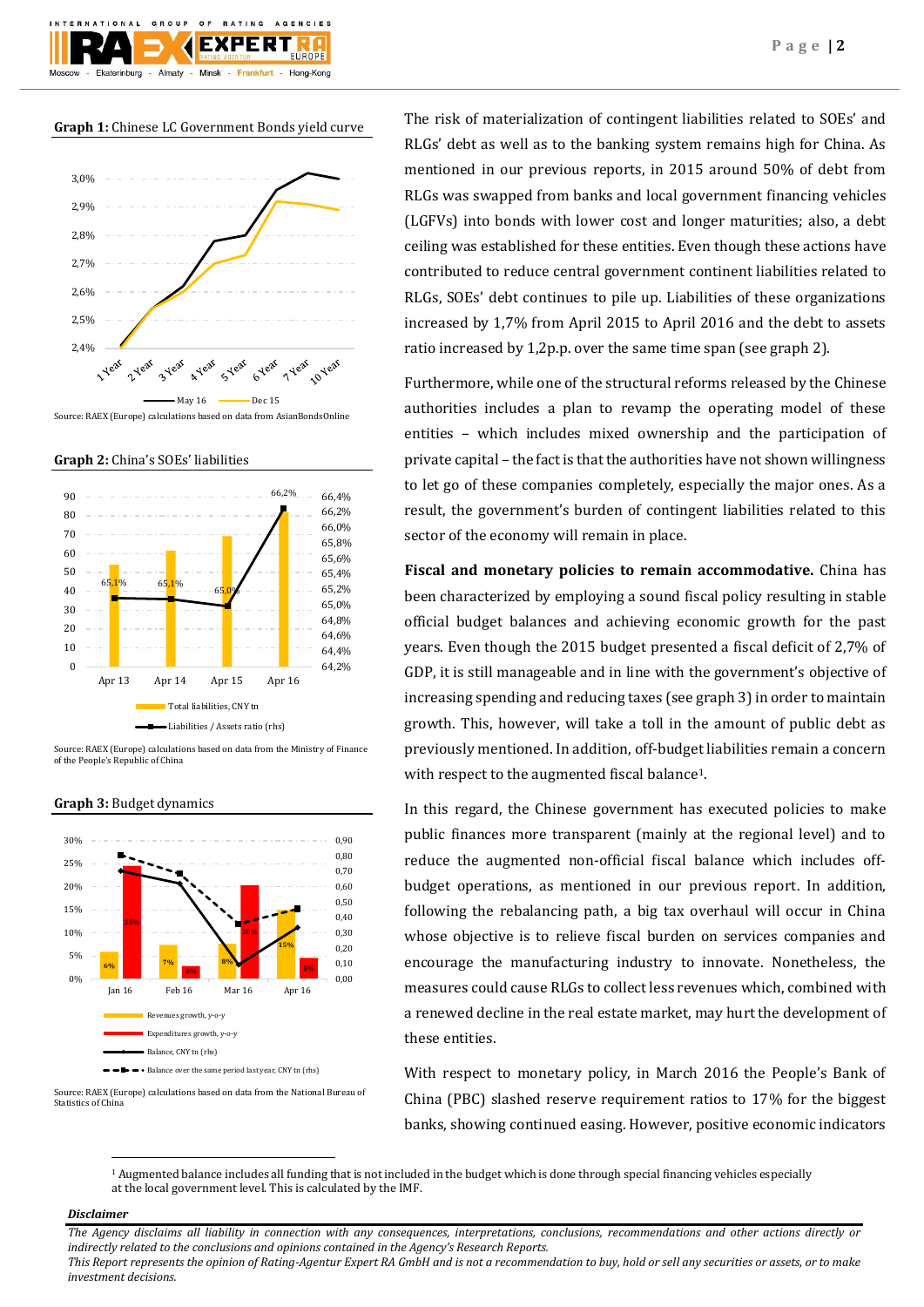

## **Graph 4:** CPI index dynamics



Source: RAEX (Europe) calculations based on data from the National Bureau of Statistics of China



**Graph 5:** Share of the economy by industry

Source: RAEX (Europe) calculations based on data from National Bureau of Statistics of China



#### **Graph 6:** Chinese bond market size

Source: RAEX (Europe) calculations based on data from AsianBondsOnline

in 1Q 2016 caused the PBC to go from a loose monetary policy position to a prudent stance with the possibility of further easing if needed. The PBC's monetary objectives for the year are to increase the money supply by 13% and a CPI index growth of 3%. Inflation stood at 2,3% y-o-y in April 2016, close to the authorities' target; however, the increase was mainly due to a steep increase in food prices and we do not expect this price increase to sustain in the long term (see graph 4).

While loose monetary and fiscal policies have maintained economic growth so far, they have also taken private debt to higher levels and could augment risks of increased NPLs and defaults in the future.

**Economic growth remains firm but in a downward trend.** Efforts from the central government to rebalance the economy from an investment driven economy to one driven by consumption combined with the global economic slowdown and weaker domestic demand have caused the economy to grow at a slower pace in real terms (6,9% in 2015) and it is expected to continue this trend in the mid and long term. However, signs of rebalancing can already be observed in the increase in the share of the tertiary sector in the economy which stood at 50,5% in 2015, around 6p.p. higher than in 2011 (see graph 5).

**The credit environment in the country appears to be deteriorating**. Financing to the economy continues to increase. The ratio of banks´ assets to GDP stood at 291% and domestic credit to GDP at 202% in 2015 (and, according to our estimations, around 290% of GDP if we include debt to the financial sector), an increase of 22,4p.p. and 32,8p.p. respectively. Both ratios clearly indicate excessive leverage of the Chinese economy and, if off-balance sheet liabilities (mainly wealth management products) were taken into account, this amount of debt would be even higher.

Not only is private debt issued by financial institutions set to increase even further with the loose monetary policy stance, but the local currency corporate debt market is also growing at a fast pace representing around CNY 14 tn by March 2016 (see graph 6) with yields starting to climb.

Furthermore, despite the stock market recovery in the beginning of 2016, last year's crash and continued volatility exposed structural risks in China. Finally, the increase of 25% on corporate insolvencies in 2015, rounds up the factors which have negatively affected the credit environment in the country driving a downgrade in the CCE rating.

**Acceptable performance of the banking sector**. The banking system continues to be profitable (ROA of 1,1% in 2015) and, according to official figures, well capitalized (capital adequacy ratio equaled 13,5% in 2015)

#### *Disclaimer*

*The Agency disclaims all liability in connection with any consequences, interpretations, conclusions, recommendations and other actions directly or indirectly related to the conclusions and opinions contained in the Agency's Research Reports.*